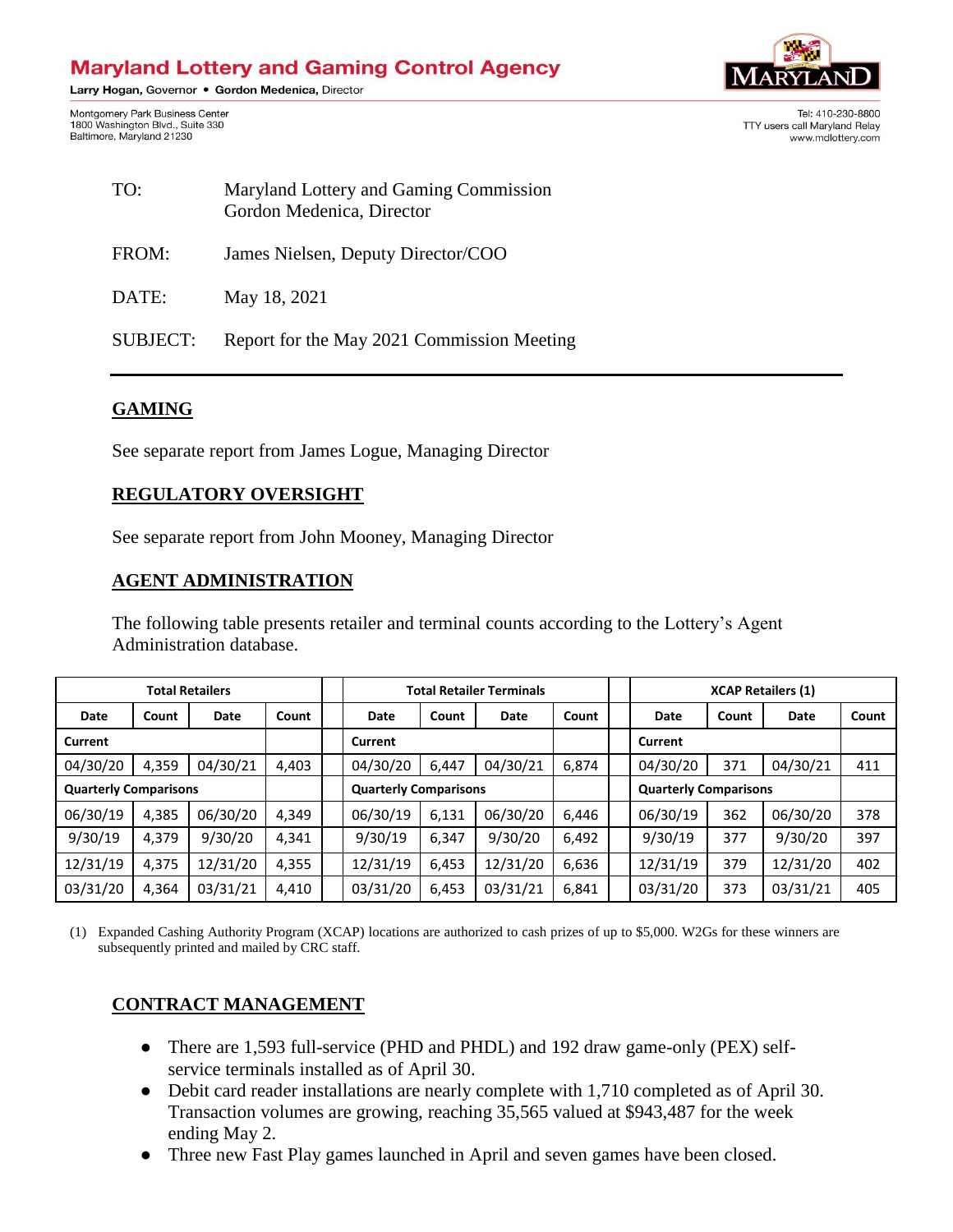- A new terminal software release was deployed on April 16.
- Contract Management staff continue to telework. Lottery system testing staff continue to test via video conferencing with the assistance of Scientific Games staff.
- **eLicensing system updates:**
	- o We are working with MST to identify all changes needed so we can utilize the Gaming eLicensing system for sports wagering applicants. This is a significant effort but it will help us process the new applications in a timely manner.
	- o MST is updating the wire transfer instructions for all the online applications to reflect our Wells Fargo accounts.
	- o MST is making corrections to applicant records following their data conversion efforts.
	- o We are working to fully implement the FBI's new Privacy Notice by May 15. Changes are required to the eLicensing system as well as the procedures we follow.

# **FACILITIES**

- We ordered a new forklift for the instant ticket warehouse.
- Facilities staff continue to limit time on-site while performing necessary duties.
- Replenishment of PPE continues for staff in the Customer Service Center, Sales, the Warehouse and Casino Compliance. We continue using the sanitizing "foggers" in our office and warehouse space twice each week.

# **INFORMATION TECHNOLOGY**

- Met with several Agency departments to discuss and evaluate applications to enhance procurement tracking, inventory management, and electronic signatures.
- SGI implemented a new process for security and contract management to review user activity on sensitive systems; worked with SGI for Lottery user set up and access procedures.

## **PROCUREMENT**

- Procurement works closely with all Divisions to support the MLGCA's daily operations to include, but not limited to, procurement of printing of POS materials and various information sheets/brochures to support all games; promotional items, sponsorship agreements for events; and supplies/equipment for the Lottery's internal use, as well as the processing of all payments under \$5,000. using the State P-Card and monthly reconciliation of the card statement.
- Licensing and Dunning Systems Additions, Enhancements and Maintenance Task Order Agreements (#2015-08) with MS Technologies Corporation. Contract for VLT E-Licensing services with term  $6/18/2015 - 6/30/2022$  in NTE amount \$710,123, requires Emergency Modification with term of 36 months in NTE amount of \$789,000 to provide MLGCA with necessary capabilities to implement background investigations and licensing for Sports Wagering in accordance with HB 490 (Emergency Bill). It is anticipated that this Emergency Modification will be submitted to the Commission for review/approval at its May 2021 meeting and then, subject to Commission approval, will be required to be reported to the BPW within 30 days.
- Auditing and Accounting Services Contract (#2015-04) with Stout, Causey & Horning, P.A.: Contract with a Certified Public Accounting firm to provide auditing, accounting, and management services to include technical advice and assistance on various aspects of